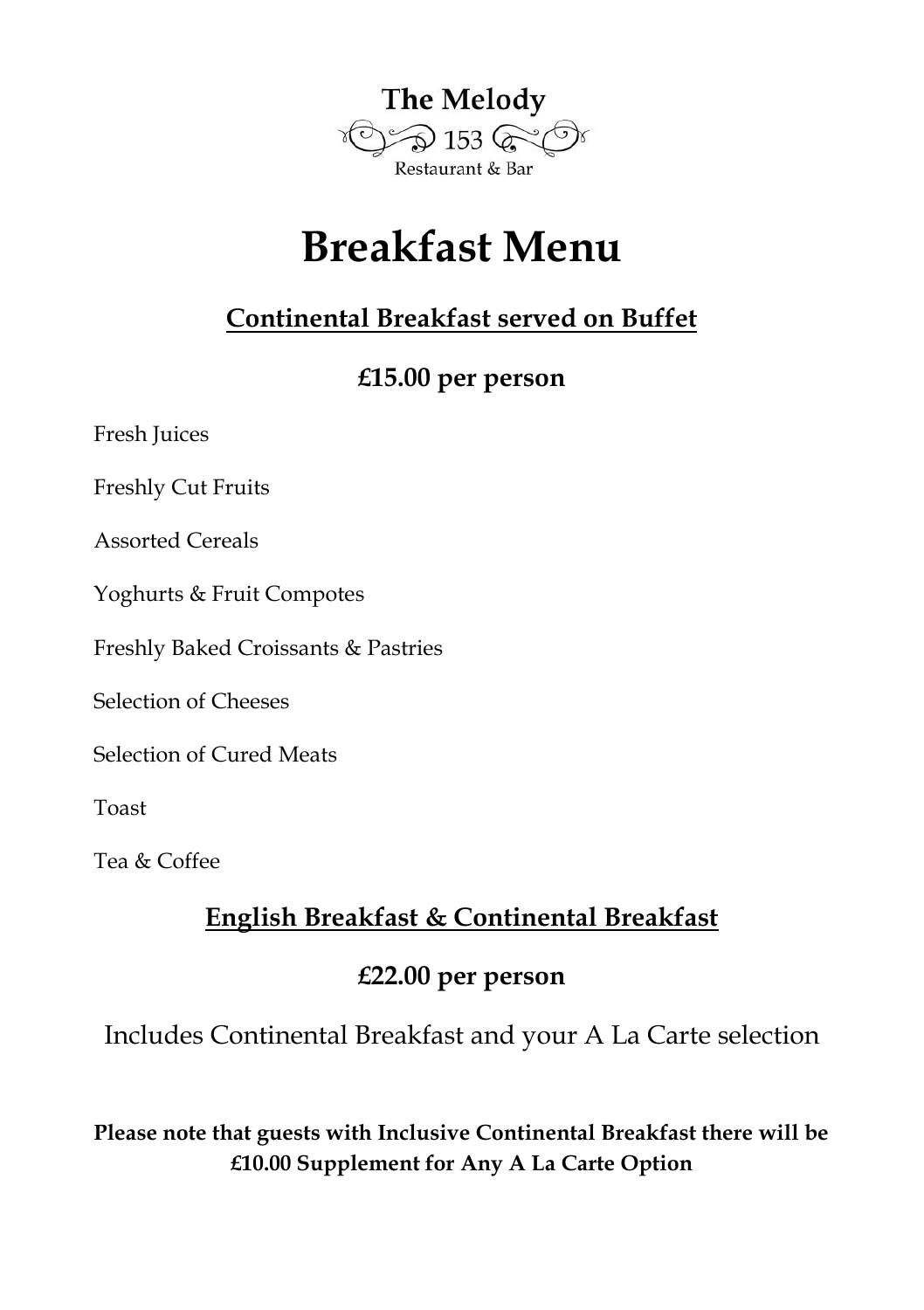

## **A La Carte**

# **Full English Breakfast £12.50** Cumberland Sausage, Back Bacon, Hash Browns, Grilled Tomato, Baked Beans, Mushrooms & 2 Eggs cooked to your liking **Vegetarian Breakfast £12.50** Grilled Tomato, Mushrooms, Avocado, Hash Browns, Baked Beans, Vegetarian Sausage & 2 Eggs cooked to your liking **Smashed Avocado £11.50** Tomato Salsa, Toasted Bloomer Bread & 2 Pooched Eggs **Omelette £ 9.00** Three Egg or Egg White Omelette with your choice of fillings Cheese, Ham, Bell Pepper, Onion, Mushroom, Tomato **Eggs Royale £11.50** Poached Eggs, Scottish Smoked Salmon, Hollandaise Sauce, Toasted

English Muffin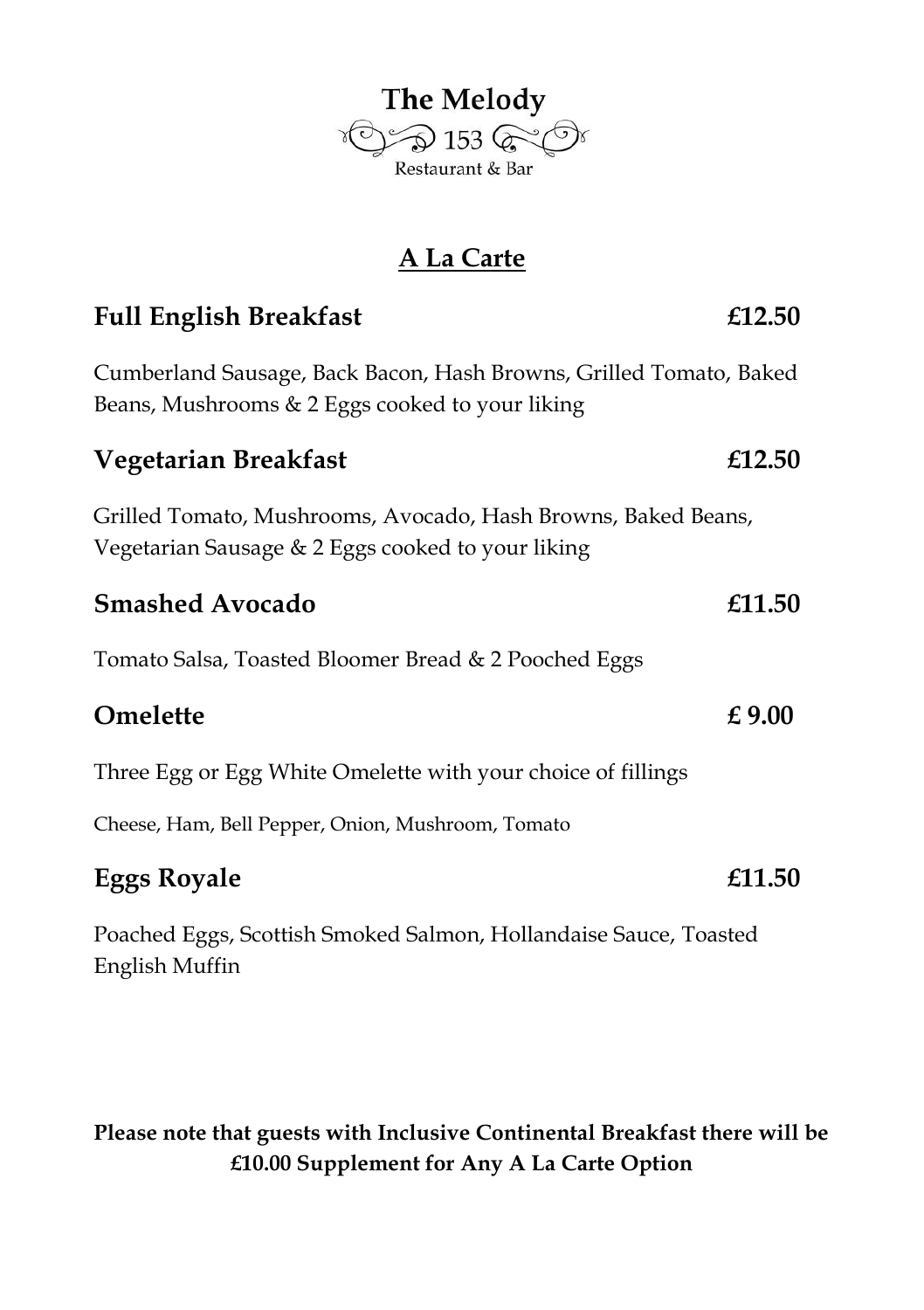| <b>Eggs Benedict</b>                                                        | £11.50 |
|-----------------------------------------------------------------------------|--------|
| Poached Eggs, Honey Roast Ham, Hollandaise Sauce, Toasted English<br>Muffin |        |
| <b>Eggs Florentine</b>                                                      | £11.50 |
| Poached Eggs, Spinach, Hollandaise Sauce, Toasted English Muffin            |        |
| Porridge                                                                    | £6.50  |
| Scottish Porridge Oats with Milk or Water served with Sugar or Honey        |        |
| <b>Extras</b>                                                               | £3.50  |
| Bacon, Ham, Smoked Salmon, Tomatoes, Cheddar Cheese,                        |        |
| 2 Eggs, Toast, English Muffin                                               |        |
| <b>Bakery Items</b>                                                         | £2.00  |
| Croissant, Pain Au Chocolat, Fruit Danish                                   |        |
| Cereals                                                                     | £3.50  |

The Melody<br>  $\bigcirc$  153  $\bigcirc$ 

Cornflakes, All Bran, Rice Krispies, Coco Pops, Frosties